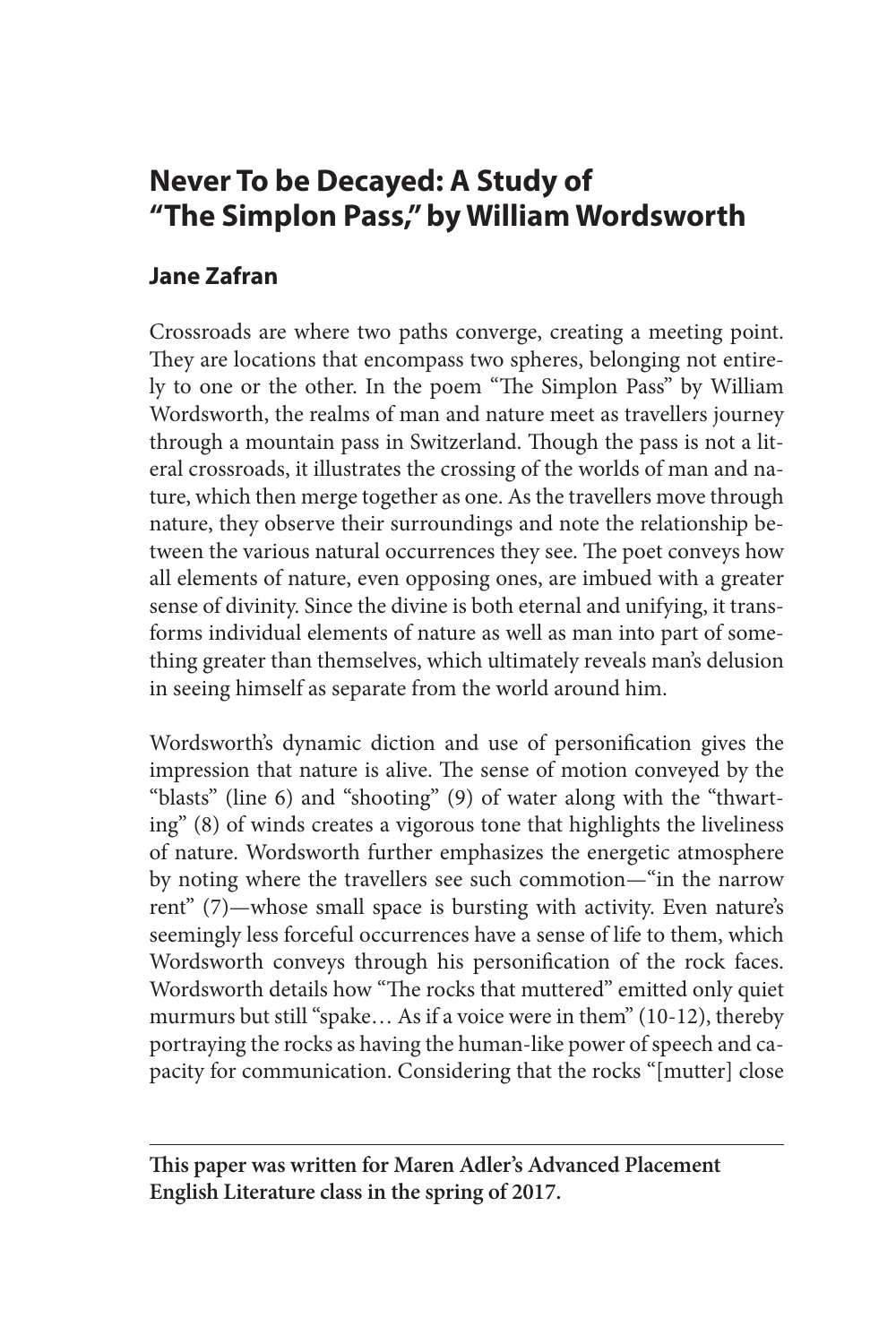#### 2 Jane Zafran

upon [the travellers'] ears" (10), they appear to be communicating to man, permeating his space as they make their "voice" heard.

More specifically, Wordsworth's vibrant imagery illuminates the chaos present in nature. For instance, when illustrating the "blasts of waterfalls" (6), Wordsworth emphasizes the water's violent and explosive nature by describing its motion as "blasts." Water's strength is also apparent in the "torrents shooting from the… sky" (9), whose sudden and forceful movements reinforce the element's power. Other elements are also depicted as carrying great force; for instance, Wordsworth details the "Winds thwarting winds bewildered and forlorn" (8), distinguishing between "winds" and "winds bewildered and forlorn" to suggest a differentiation among winds by their varying degrees of power. By contrasting the more powerful gales with the "forlorn" winds, which stand little chance against their stronger counterparts, Wordsworth paints a powerful picture of nature battling against itself. The description of these winds as "bewildered," which connotes disorientation, adds to the sense of chaos amidst the fighting. Further illustrating the sky, Wordsworth also describes "The unfettered clouds" (14), whose lack of restraint indicates nature's sense of release in its actions. The clouds' freedom from constraint amplifies the urgency in the water's movements and intensity of the winds' clash, all of which contribute to a sense of upheaval as nature unleashes its wrath. In fact, the description of the "raving stream" (13), which connotes madness, further supports the notion of nature as unhinged and to a certain extent even dangerous.

However, there are also undertones of peace in nature that contrast its chaos. For example, Wordsworth juxtaposes the harsh, mighty movements of water with its softer flows by depicting the "drizzling crags" (11), whose surfaces have been delicately sprayed with light rain. By giving an example of how water moves gently in addition to forcefully, Wordsworth reveals the dual nature of the element. Such duality exists not only within elements but also across natural forces; for example, Wordsworth's explanation of how "The rocks… muttered" (10) when they appeared to speak underlines their soft tone of voice, which diverges from the force and vigor exhibited by the water and the winds. At times, dual forces of nature seem to contradict one another; for instance,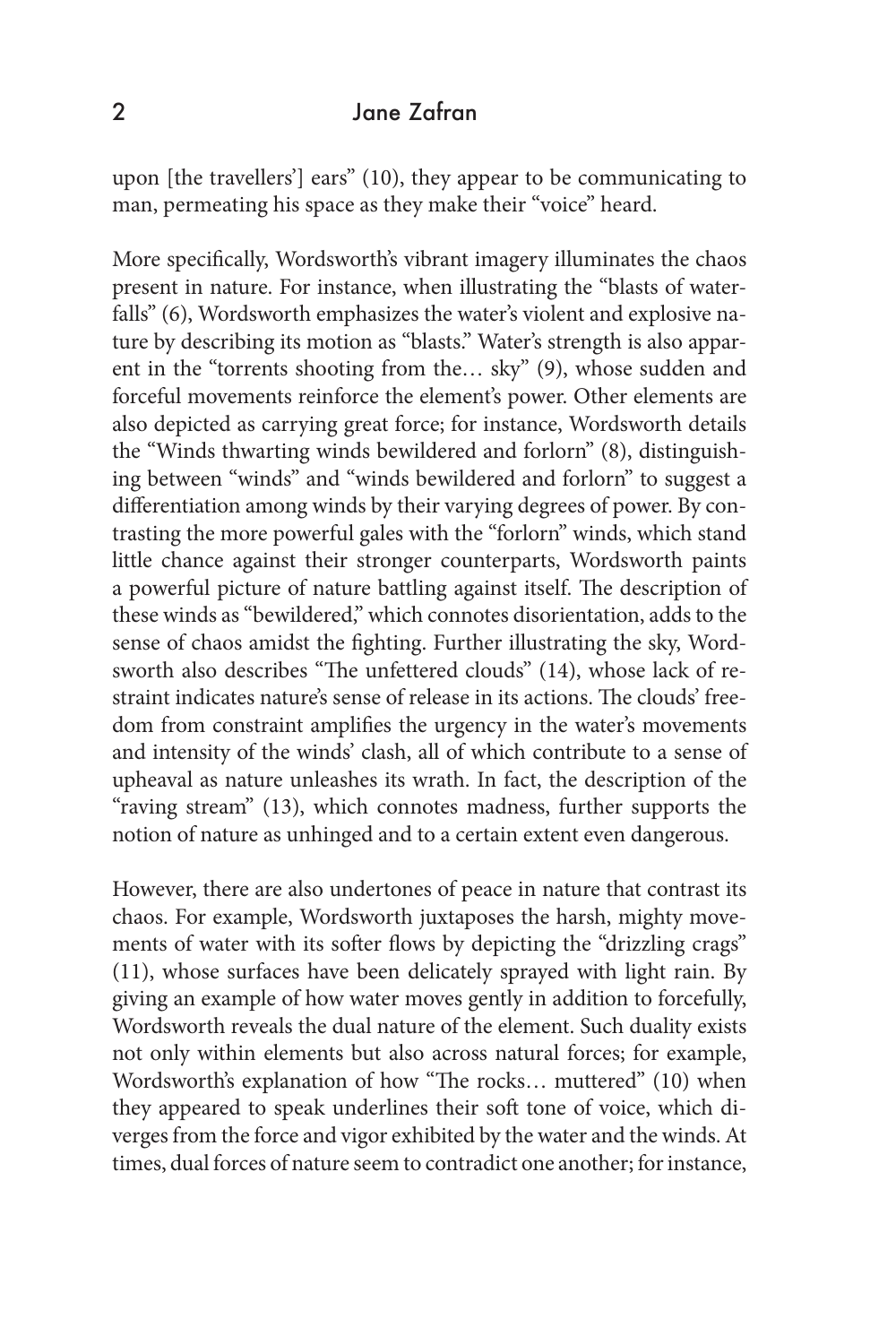Wordsworth uses an oxymoron in describing the "blasts of waterfalls" as "stationary" (6), whose implied stillness conflicts with the sudden motion indicated by "blasts." Similarly, Wordsworth explains that the "torrents" that shoot through the air come from "the clear blue sky" (9), whose calm atmosphere seems an unlikely source for the stormy outbursts. Though the untroubled sky seems detached from the violent rain, the fact that one actually stems from the other indicates that they are ultimately connected. Thus Wordsworth's contradictory language mirrors the mechanisms of the natural world; on the surface nature appears at odds with itself, but underlyingly its forces work together.

Wordsworth explicates the relationship between various natural occurrences by elaborating on the unity in nature. When summarizing the various natural phenomena the travellers see, Wordsworth acknowledges the conflicting elements of nature—the "Tumult and peace" and "the darkness and the light" (15)—but contends that they "Were like the workings of one mind" (16), thereby indicating the unity and interconnection between the opposing forces. Since separate elements of nature are like "features of the same face" and "blossoms upon one tree" (16-17), they serve as smaller pieces that together make up a larger whole, despite the fact that they individually conflict with one another. The repetition of the word "one" reinforces the unity of nature, which is more largely reflected in the poem's structure. All one stanza, Wordsworth arranges the poem's lines together as one, and with no rhyme scheme, he doesn't group any lines together to set them apart from the rest. Instead, all of the lines meld together, echoing the harmony of nature. In fact, as Wordsworth outlines the various natural occurrences the travellers see, he writes one sentence spanning seventeen lines (which is one of only two sentences in the twenty line poem, the first of which only provides context for the poem) that also mirrors the oneness of the natural world.

In particular, an overarching divine presence connects opposing facets of nature. By illustrating nature's liveliness and giving nature a "voice" (12) and "mind" (16), Wordsworth suggests a godlike power and will behind the "workings of" (16) nature. However, Wordsworth deliberately leaves the "voice" and "mind" of nature unnamed, which suggests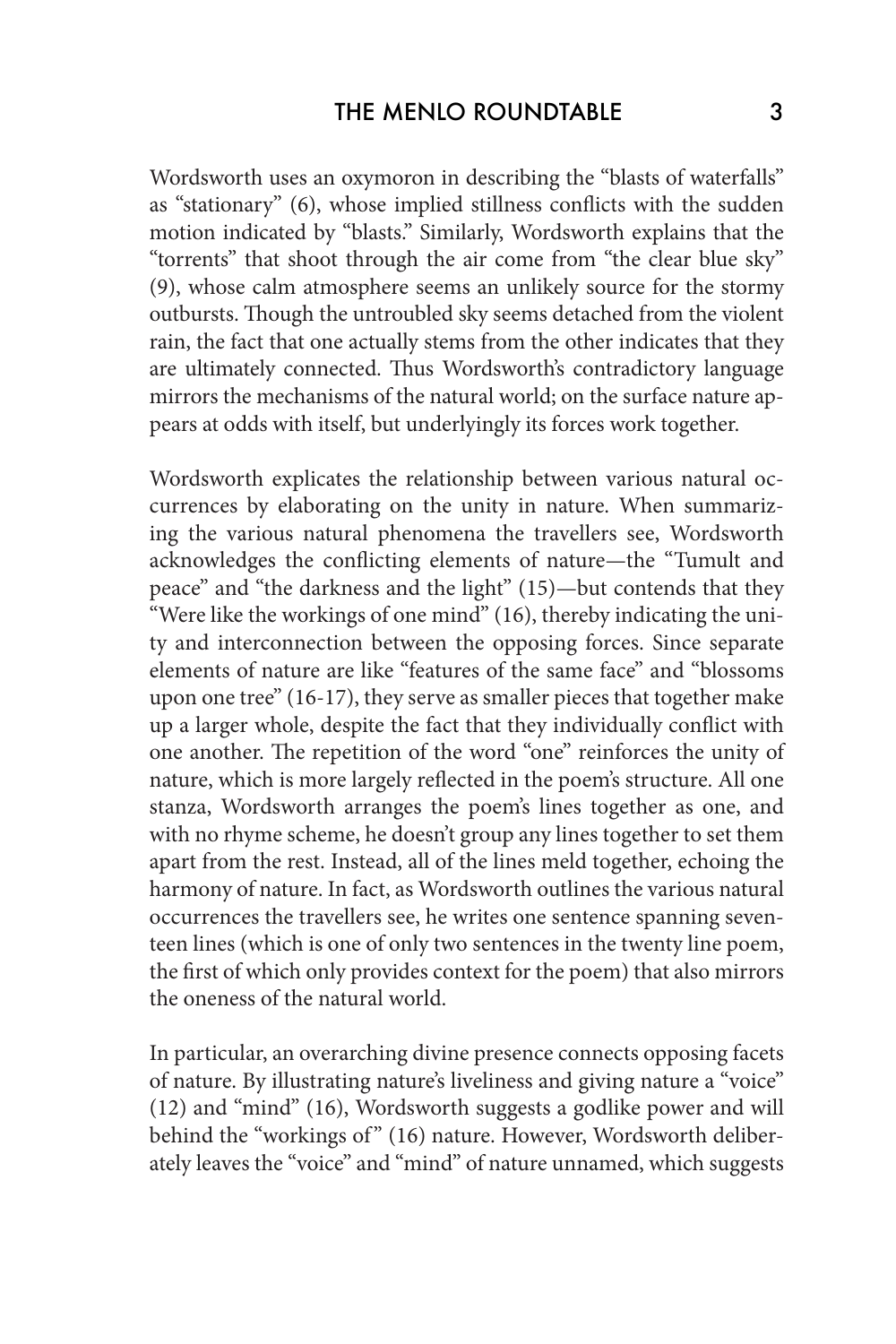#### 4 Jane Zafran

that the power and will manifested in nature extends beyond that of one conception of the divine and more largely refers to a greater sense of divinity imbued in the natural world. Such divinity is most apparent in the outpour from "the sky" (9), which connotes divine power from above, and "region of the heavens" (14) that converges with the earth, signaling the infusion of the divine into the natural world. However, the vibrancy the travellers see "at every turn" (7) reflects such divinity's all-pervading embodiment in nature. It encompasses both peace and chaos, and its greatness makes for the "sick sight / And giddy prospect" of nature, in this case illustrated by the "raving stream" (12-13). The alliteration and enjambment of the word "sight" emphasizes the sublimity of nature, which is "giddy" in the sense that it is both terrifying and exciting, yet another way in which nature is twofold.

Also related to nature's grandeur is its eternality, which Wordsworth illustrates through his sweeping diction and imagery. For example, Wordsworth highlights the "immeasurable height" (4) of the trees in the forest, suggesting that they are so vast and monumental that their stature is beyond human comprehension. The enjambment of the word "height" reinforces how the trees appear infinite, seeming to reach into the sky forever. Such limitlessness is also apparent in "The unfettered clouds" (14), whose unrestrained powers mirror the unboundedness of the trees. Wordsworth also notes that these "woods" are "decaying" (5), conveying that they deteriorate like all other living things. However, he elaborates that they are "never to be decayed" (5), which suggests that nature works in cycles, dying and regenerating so as to maintain itself. By outlining what nature is "never to be," Wordsworth establishes that nature is "without end" (20) and will continue to live on as time progresses, allowing it to last enduringly.

Nature's eternality also stems from its divinity. Though the absence of the word "God" indicates a universal divinity as opposed to one embodiment of the notion of the divine, Wordsworth's description of these natural occurrences as those "Of first and last" (20) alludes to the Judeo-Christian notion of God as the Alpha and Omega. By referencing a moment in which God declares himself to be the beginning and the end, Wordsworth highlights the eternality and ever-present nature of the divine. Wordsworth elaborates that these natural occurrences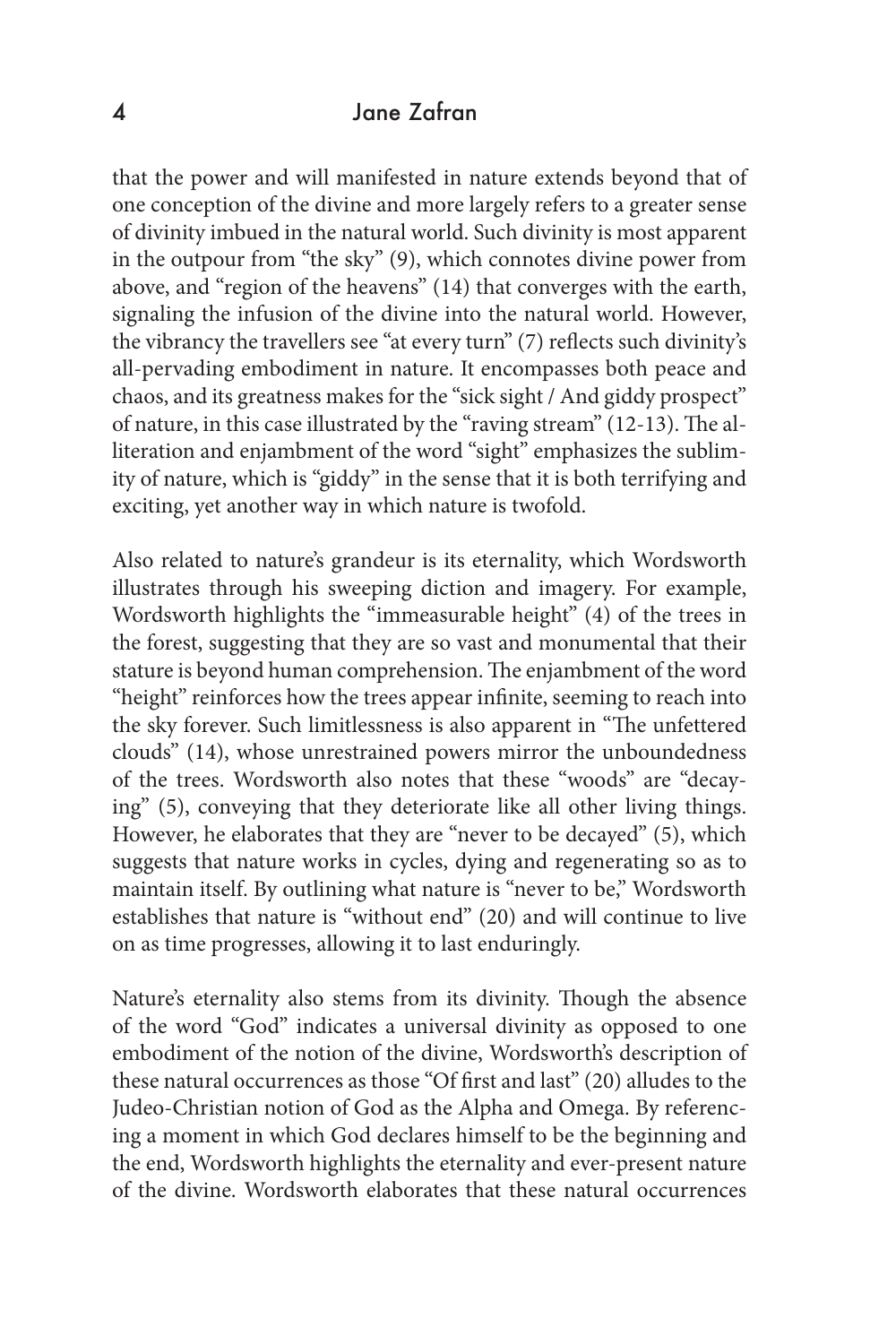of "Of first and last" also encompass those of "midst" (20), blurring them together to convey the divine's constancy throughout time. By explicitly referring to the various natural occurrences the travellers see as "The types and symbols of Eternity" (19), Wordsworth reveals how the essence of nature makes it imperishable. Though nature's cycles most literally keep it alive, the divinity imbued in the natural world also gives nature its lasting existence. Since the divinity in nature remains even as nature physically decays, individual elements of nature are eternalized by the divine, making each natural occurrence enlarged by the greater complex of divinity it is entwined into.

Moreover, the fact that of all the travellers, it is the poet who illuminates nature's sublimity reveals the poet's capacity for heightened evaluation of the world around him. In declaring that nature is "never to be decayed" (5), the poet not only proclaims nature's eternality but also expresses his transcendent view of nature. Though others perceive nature simply to be "decaying" (5), visualizing nature as earthly and impermanent, the poet understands nature as mystical and everlasting, signifying more than its physical composition. The poet's ability to loosen his mind's restraints allows him to see nature's endlessness, making the poem a reflection of nature's "voice" (12) and "mind" (16) as much as the poet's. Since the poet's magnified imagination allows for the interplay between fantasy and reality, it also contributes to the poem's self-contradictions, making the poem at times seem inconsistent and implausible. For example, in describing elements of nature as "Characters of the great Apocalypse" (18), Wordsworth paints a dramatic picture of the final destruction of the world, transforming his seemingly ordinary surroundings into a greater, symbolic event. However, this "Apocalypse" contrasts the notion of "Eternity" (19) mentioned in the following line, whose everlastingness seems at odds with the end of the world. These contradictory notions of endings and eternality reflect the heightened state of the poet's imagination in which such conflict naturally occurs; as the poet's feelings spontaneously overflow, there are clashing emotions and ideas, just like there are contradictions inherent in nature itself. However, even with such opposition, there is overlap—there is a sense of eternality to the final destruction of the world, a permanence to its complete demolition. Moreover, other interpretations of the "Apocalypse" support the sense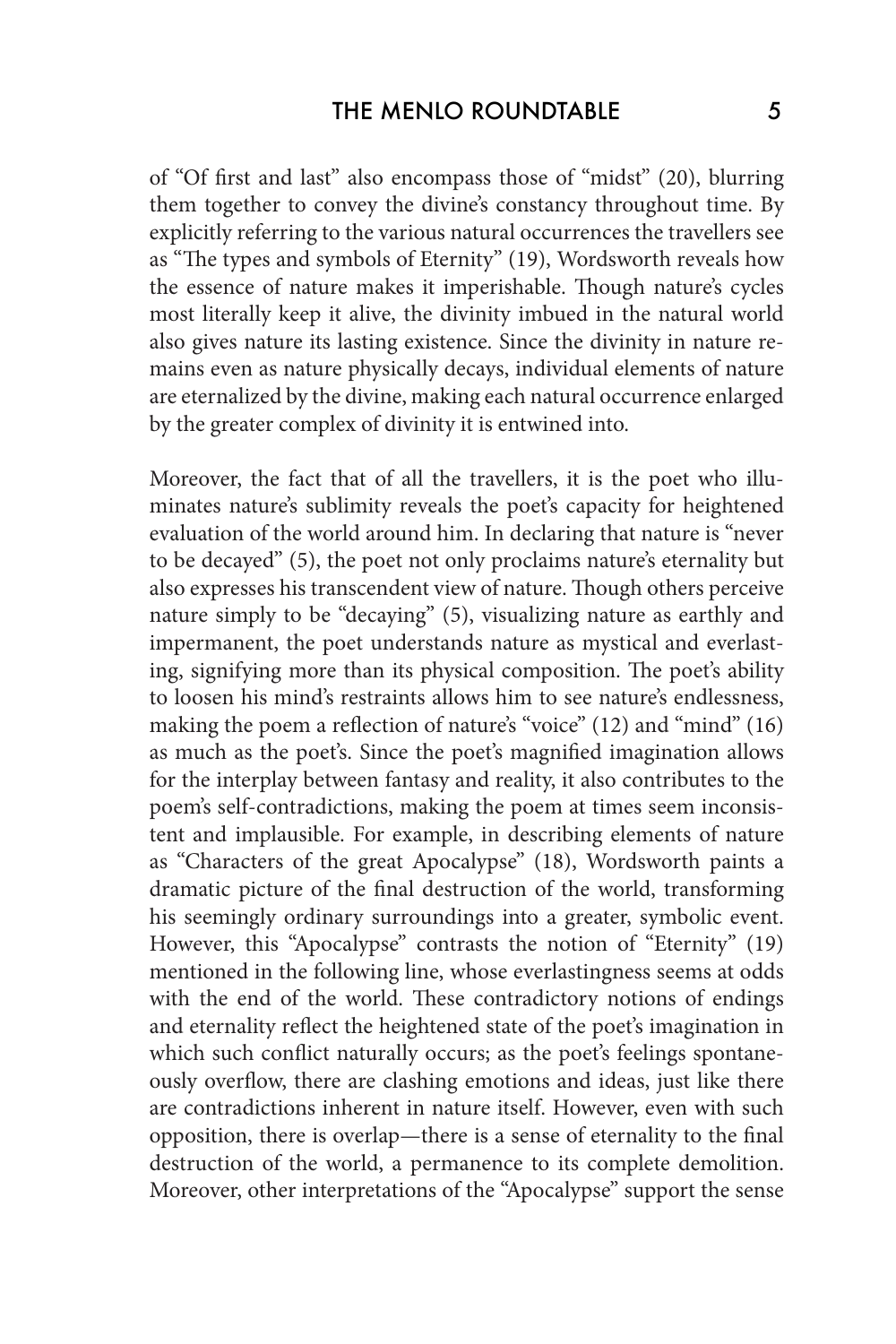#### 6 Jane Zafran

of divinity and eternality expressed in nature. For example, the "Apocalypse" may refer to The Book of Revelation, which is the last book of the New Testament. If elements of nature are "Characters" in the Bible, they are agents of God as well as the models we study in order to understand the relationship between God and man, which conveys how nature is holy and acts as a medium through which God reveals himself to man. More broadly, the connotations of uncovering and revelation associated with the word "Apocalypse" suggest a divine revelation, which can apply to a greater sense of divinity that extends beyond the Judeo-Christian conception of the divine recorded in the Bible.

Though the poet's exceptional vision distinguishes him from the common man, ultimately all men and nature are connected. By calling "Brook and road… fellow-travellers" (1-2), Wordsworth portrays the stream and road as the travellers' companions in the pass. The stream, whose water connotes life and rebirth, and the road, whose soil brings to mind similar notions of fertility, convey how nature is a source of life. Also related to the notion of God as the Alpha and the Omega, the divine is the foundation upon which all things are created, which gives all elements of creation—both man and nature—the same beginning. Considering that the travellers move "with them" (3), which refers to the "Brook and road," man and nature are in sync with one another, united by their common roots and continuing their journey together along these paths. Because they are both "workings of" (16) the divine, man and nature are a both part of the same system, their worlds melded together rather than set apart.

Altogether, "The Simplon Pass" suggests that no matter how detached man seems from his surroundings, he is ultimately connected to the world around him. Through nature's harmony, Wordsworth reveals that forces of nature which appear to conflict with one another are underlyingly united; for man, this paradox more largely reflects that in spite of his belief that he is separate from the natural world, he is in fact a part of the unity among nature and the greater meaning it embodies. The sublimity of the natural world that the poet expresses man being part of signals man's arrogance in valuing his individual life and foolishness in separating himself from something so grand and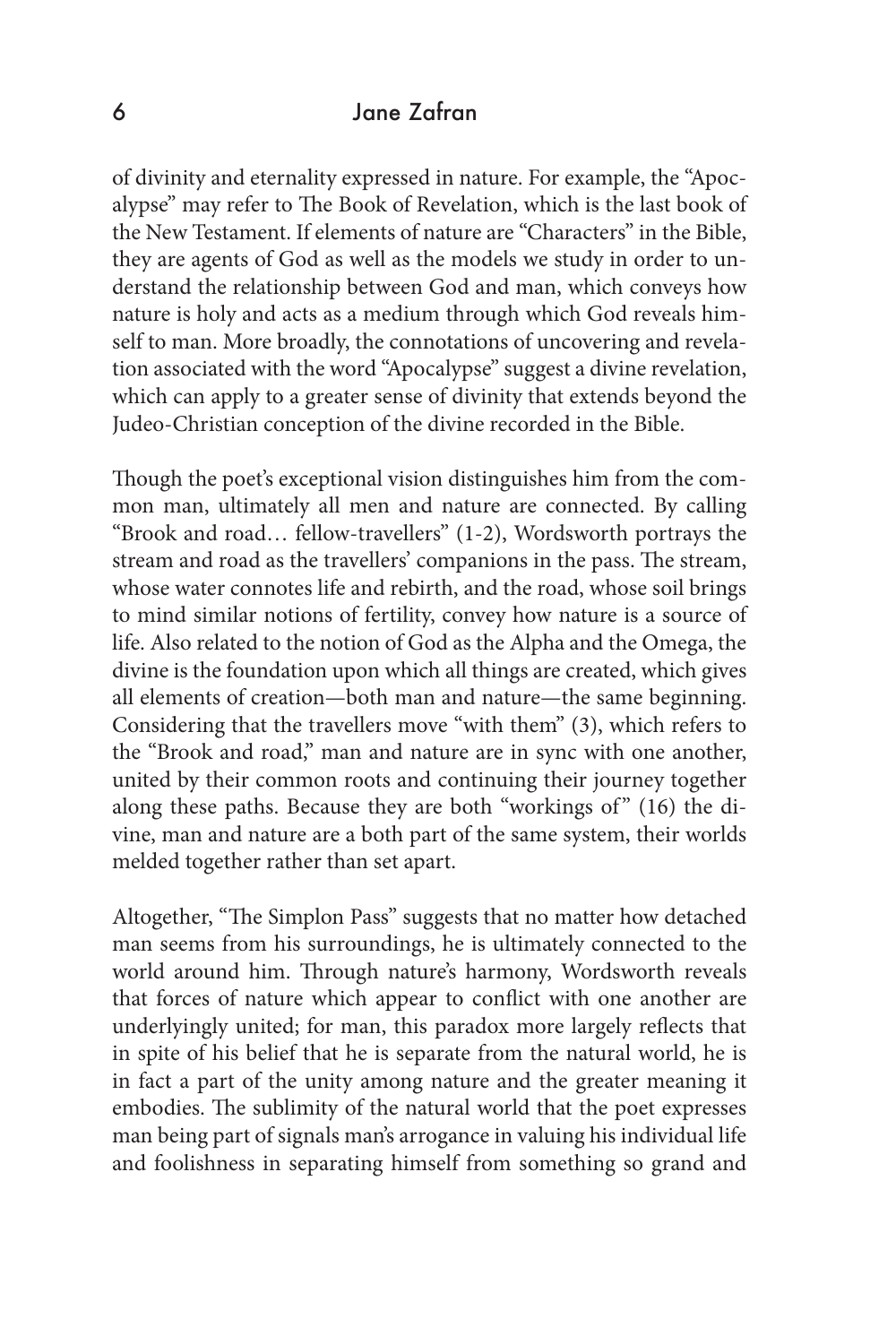magnificent. Though man's individual existence is finite, the natural world he is ingrained in is everlasting. Only by magnifying his emotions and heightening his imagination does the poet convey the truth about man's existence, thereby opening his mind in order to see greater meaning in his surroundings. The poet embraces nature's duality and contradictions, which create nature's greatness rather than defining its differences. In taking a step back and looking at his surroundings from a broader, more comprehensive perspective, the poet gains a greater understanding of the world around him. For the common man, his consciousness is limited in his black and white distinction between himself and his surroundings, which creates a false disconnect he deludes himself into believing.